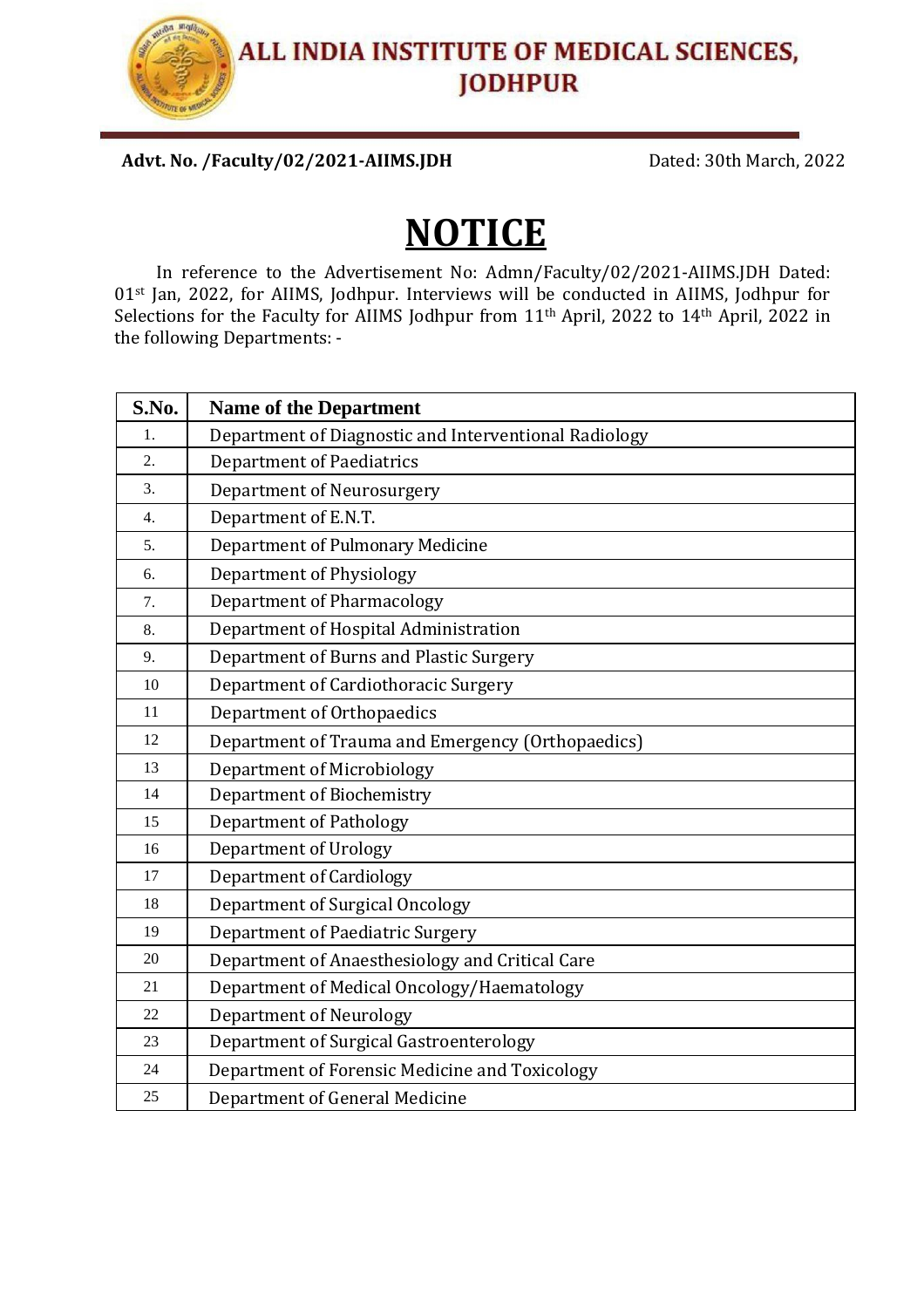#### **Document Verification & schedule for Interview:**

Document verification and Interview are both scheduled in **Medical College Block** of AIIMS, Jodhpur. **All candidates should report at time as mentioned below**:

| <b>Document Verification</b> |                                                       |  |                              |                       |  |
|------------------------------|-------------------------------------------------------|--|------------------------------|-----------------------|--|
| S.No.                        | <b>Name of Department</b>                             |  | <b>Reporting Date</b>        | <b>Reporting Time</b> |  |
| 1.                           | Department of Diagnostic and Interventional Radiology |  | 11 <sup>th</sup> April, 2022 | 10:00 AM              |  |
| 2.                           | <b>Department of Paediatrics</b>                      |  | 11th April, 2022             | 10:00 AM              |  |
| 3.                           | Department of Neurosurgery                            |  | 11th April, 2022             | 10:30 AM              |  |
| 4.                           | Department of E.N.T.                                  |  | 11 <sup>th</sup> April, 2022 | 11:00 AM              |  |
| 5.                           | Department of Pulmonary Medicine                      |  | 11th April, 2022             | 11:00 AM              |  |
| 6.                           | Department of Physiology                              |  | 11th April, 2022             | 02:30 PM              |  |
| 7.                           | <b>Department of Pharmacology</b>                     |  | 11th April, 2022             | 03:00 PM              |  |
| 8.                           | Department of Hospital Administration                 |  | 11th April, 2022             | 03:30 PM              |  |
| 9.                           | Department of Burns and Plastic Surgery               |  | 11th April, 2022             | 03:30 PM              |  |
| 10                           | Department of Cardiothoracic Surgery                  |  | 11th April, 2022             | 04:00 PM              |  |
| 11                           | Department of Orthopaedics                            |  | 12th April, 2022             | 08:00 AM              |  |
| 12                           | Department of Trauma and Emergency (Orthopaedics)     |  | 12th April, 2022             | 08:00 AM              |  |
| 13                           | Department of Microbiology                            |  | 12th April, 2022             | 08:30AM               |  |
| 14                           | Department of Biochemistry                            |  | 12th April, 2022             | 09:00 AM              |  |
| 15                           | <b>Department of Pathology</b>                        |  | 12th April, 2022             | 02:30 PM              |  |
| 16                           | Department of Urology                                 |  | 12th April, 2022             | 03:00 PM              |  |
| 17                           | <b>Department of Cardiology</b>                       |  | 12th April, 2022             | 03:30 PM              |  |
| 18                           | Department of Surgical Oncology                       |  | 12th April, 2022             | 03:30 PM              |  |
| 19                           | Department of Paediatric Surgery                      |  | 13th April, 2022             | 08:00 AM              |  |
| 20                           | Department of Anaesthesiology and Critical Care       |  | 13th April, 2022             | 08:30 AM              |  |
| 21                           | Department of Medical Oncology/Haematology            |  | 13th April, 2022             | 09:00 AM              |  |
| 22                           | <b>Department of Neurology</b>                        |  | 13th April, 2022             | 02:30 PM              |  |
| 23                           | Department of Surgical Gastroenterology               |  | 13th April, 2022             | 02:30 PM              |  |
| 24                           | Department of Forensic Medicine and Toxicology        |  | 13th April, 2022             | 03:30 PM              |  |
| 25                           | Department of General Medicine                        |  | 13th April, 2022             | 03:30 PM              |  |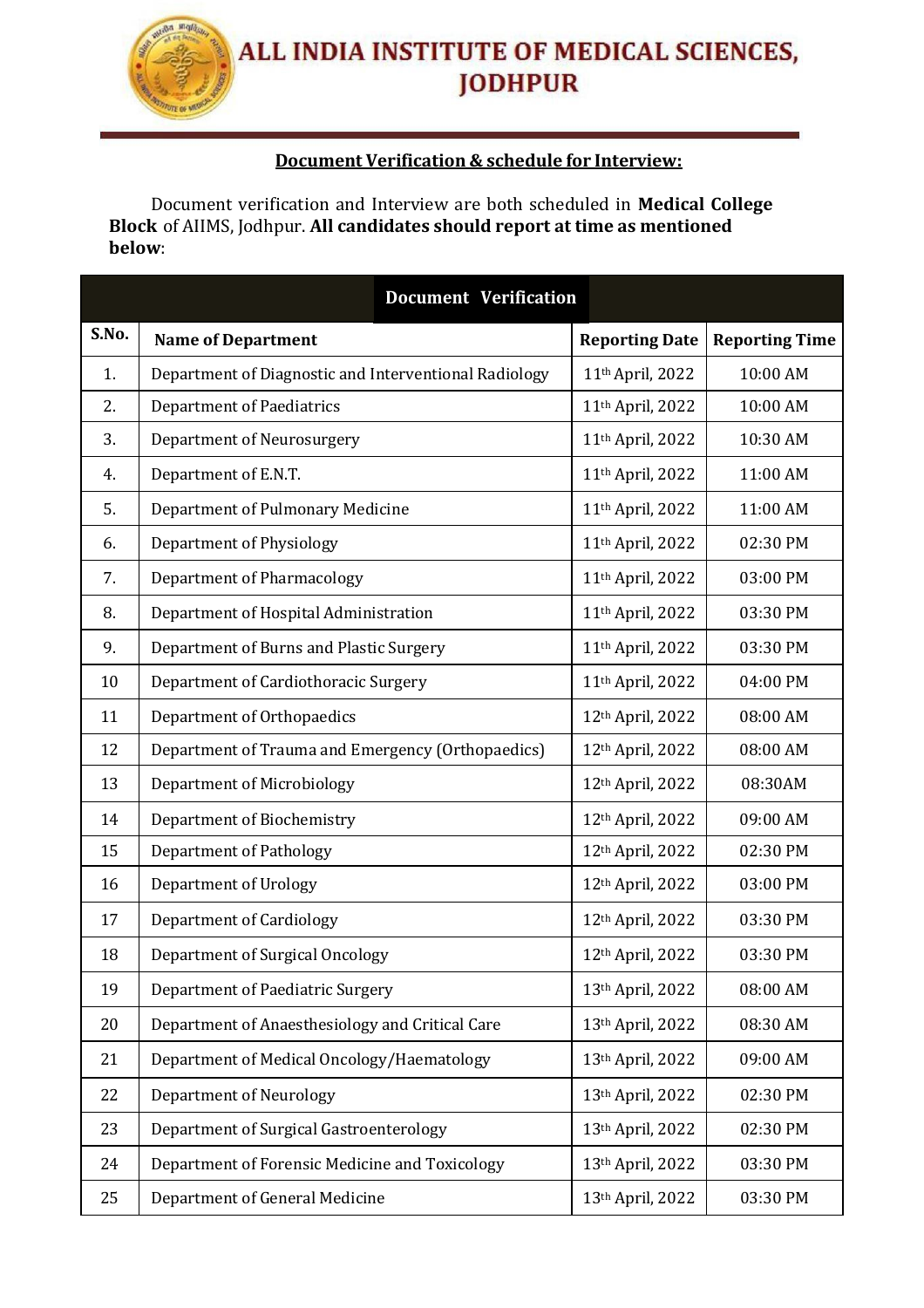

|       |                                                       | <b>Interview Schedule</b> |                              |                       |
|-------|-------------------------------------------------------|---------------------------|------------------------------|-----------------------|
| S.No. | <b>Name of Department</b>                             |                           | <b>Reporting Date</b>        | <b>Reporting Time</b> |
| 1.    | Department of Diagnostic and Interventional Radiology |                           | 11th April, 2022             | 02:00 PM              |
| 2.    | Department of Pulmonary Medicine                      |                           | 11 <sup>th</sup> April, 2022 | 02:00 PM              |
| 3.    | <b>Department of Paediatrics</b>                      |                           | 11th April, 2022             | 03:00 PM              |
| 4.    | Department of E.N.T.                                  |                           | 11th April, 2022             | 03:00 PM              |
| 5.    | <b>Department of Neurosurgery</b>                     |                           | 11 <sup>th</sup> April, 2022 | 04:00 PM              |
| 6.    | Department of Physiology                              |                           | 12th April, 2022             | 08:00 AM              |
| 7.    | <b>Department of Pharmacology</b>                     |                           | 12th April, 2022             | 08:00 AM              |
| 8.    | Department of Hospital Administration                 |                           | 12th April, 2022             | 08:30 AM              |
| 9.    | Department of Burns and Plastic Surgery               |                           | 12th April, 2022             | 09:00 AM              |
| 10    | Department of Cardiothoracic Surgery                  |                           | 12th April, 2022             | 10:30 AM              |
| 11    | Department of Orthopaedics                            |                           | 12th April, 2022             | 01:00 PM              |
| 12    | Department of Trauma and Emergency (Orthopaedics)     |                           | 12th April, 2022             | 01:00 PM              |
| 13    | Department of Microbiology                            |                           | 12th April, 2022             | 02:00 PM              |
| 14    | Department of Biochemistry                            |                           | 12th April, 2022             | 03:00 PM              |
| 15    | <b>Department of Pathology</b>                        |                           | 13th April, 2022             | 08:00 AM              |
| 16    | Department of Urology                                 |                           | 13th April, 2022             | 08:30 AM              |
| 17    | <b>Department of Cardiology</b>                       |                           | 13th April, 2022             | 09:30 AM              |
| 18    | Department of Surgical Oncology                       |                           | 13th April, 2022             | 10:30 AM              |
| 19    | Department of Paediatric Surgery                      |                           | 13th April, 2022             | 01:00 PM              |
| 20    | Department of Anaesthesiology and Critical Care       |                           | 13th April, 2022             | 02:00 PM              |
| 21    | Department of Medical Oncology/Haematology            |                           | 13th April, 2022             | 03:00 PM              |
| 22    | <b>Department of Neurology</b>                        |                           | 14th April, 2022             | 08:00 AM              |
| 23    | Department of Surgical Gastroenterology               |                           | 14th April, 2022             | 08:00 AM              |
| 24    | Department of Forensic Medicine and Toxicology        |                           | 14th April, 2022             | 08:30 AM              |
| 25    | Department of General Medicine                        |                           | 14th April, 2022             | 10:00 AM              |

#### **Note:**-

- **1.** The minimum cut off marks in the personal interview for selection to the faculty posts will be 60% for the UR & EWS, 55% for OBC and 50% for SC/ST/PH category.
- **2.** Interview call letters will be sent by email/SMSto all the eligible candidates. Candidates are required to report in **Medical College Block, AIIMS Jodhpur** at their respective reporting time. Provisionally eligible candidates who had not clarified / emailed additional documents by stipulated time, may not receive interview letters but if do possess all